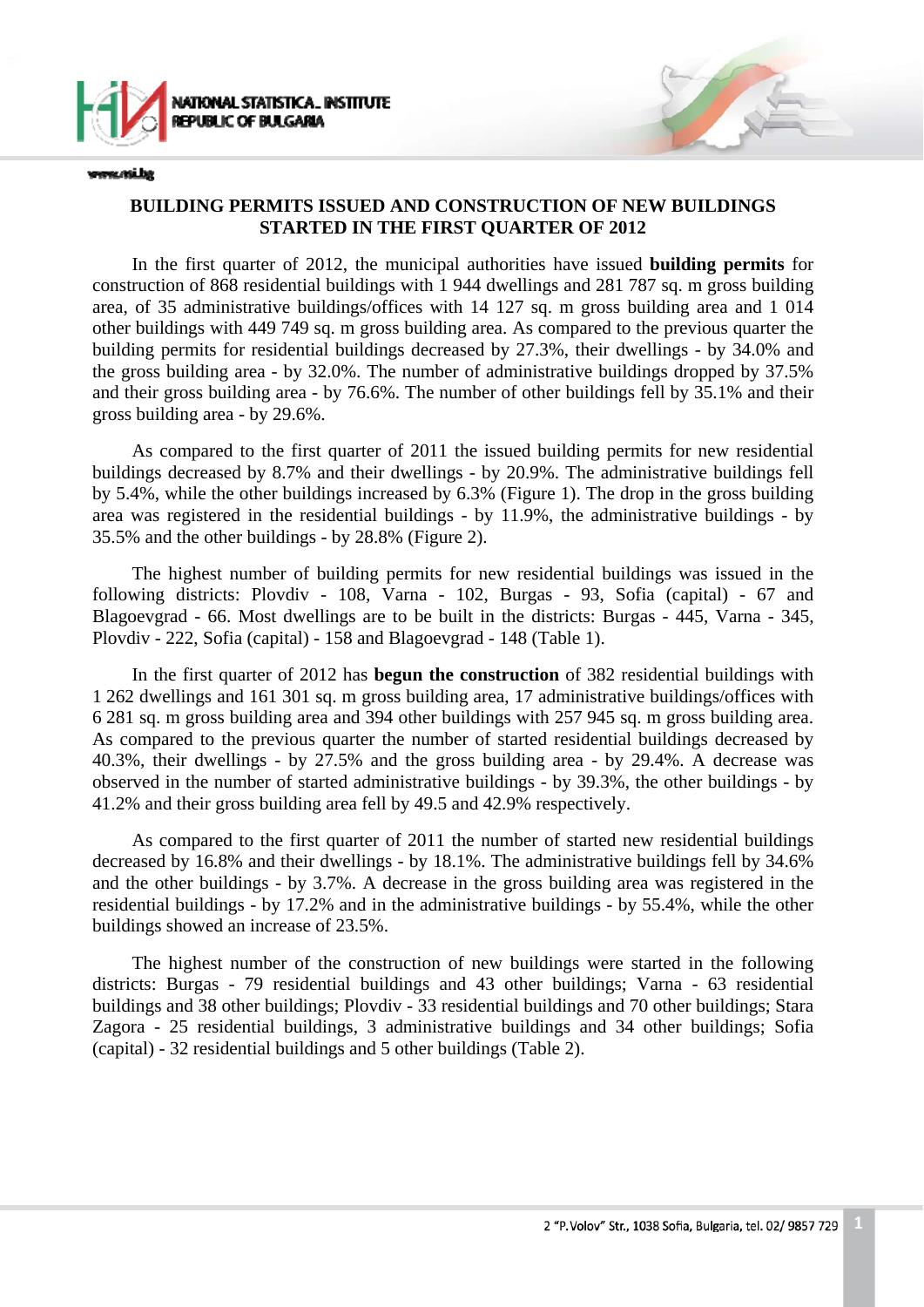

www.nsi.ba

#### **METHODOLOGICAL NOTES**

The quarterly statistical survey of permits issued for construction collects information about building permits, issued by municipal authorities as well as for the started construction of new buildings according to their type and gross building area. This information may be used as an indicator of future construction activity of enterprises in the country.

*Type of buildings* is classified according to the Classification of types of construction (CC) and is divided into:

•Residential - buildings for which the useful floor area is mostly used for permanent residential habitation.

•Non-residential *-* buildings for various purposes, including:

- administrative - offices and buildings for administrative work of departments and other organizations and associations (representative buildings - banks, post offices, government department offices, conference and congress centers, low courts, municipalities);

- other buildings - buildings used for different activities: production, trade, transport, education, cultural, sports, agriculture, health, recreation and facilities for short stay (hotels, motels, rest houses, huts and others).

*Gross building area* - a sum of all floors areas in external dimensions.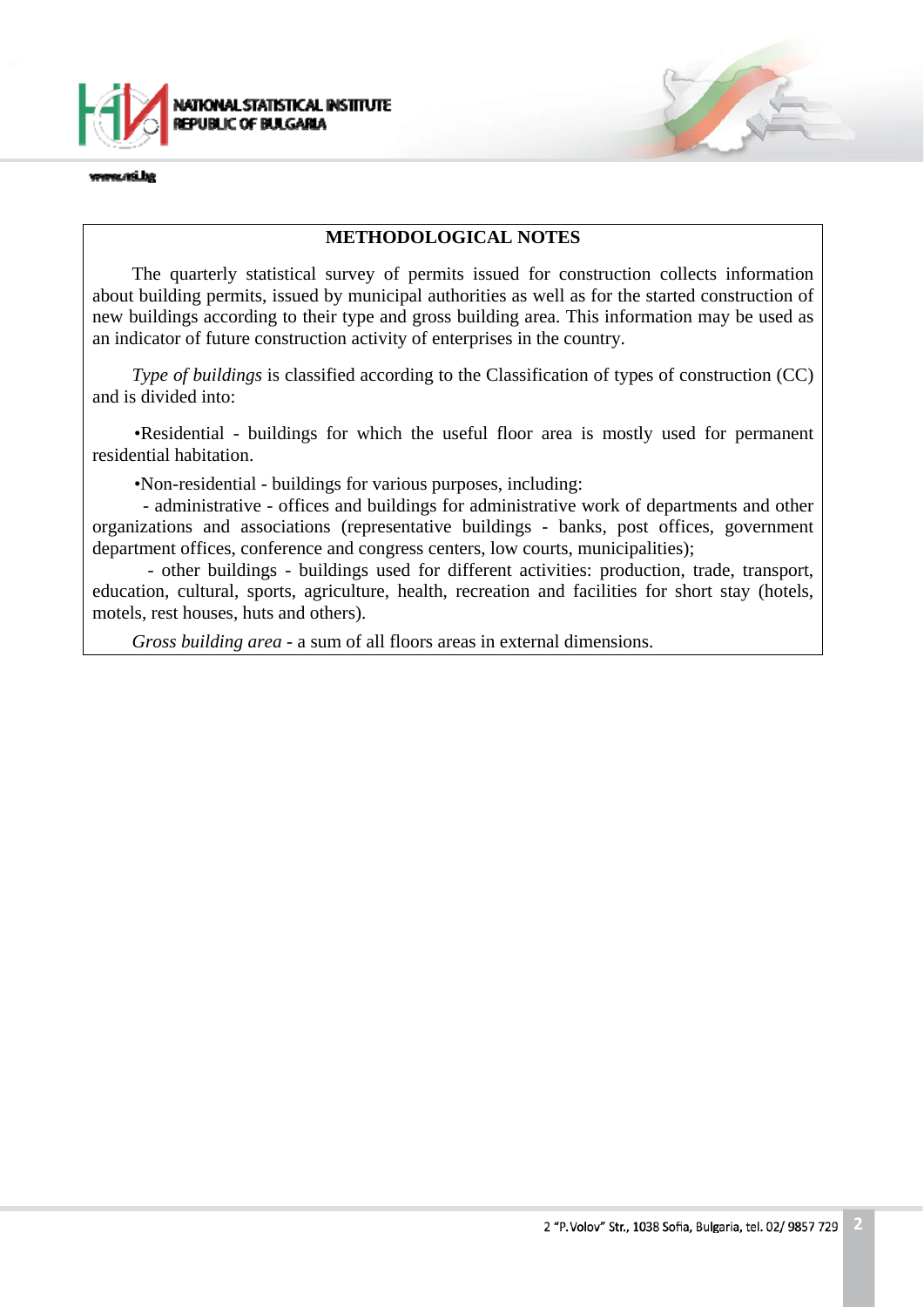

www.rsi.bg

 **ANNEX** 



### **Figure 1. Building permits issued for construction of new buildings by type and by quarter**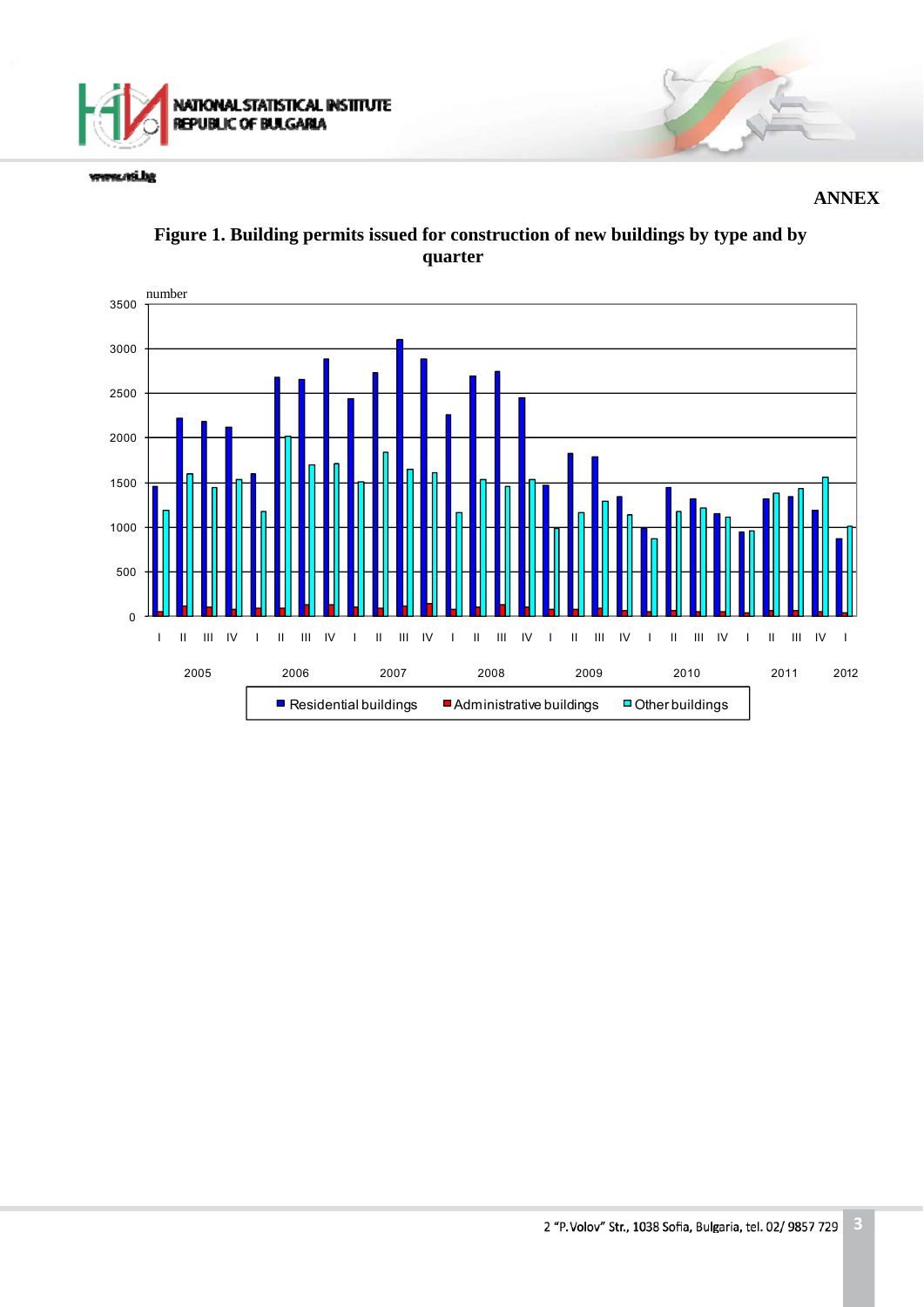

www.rsi.bg



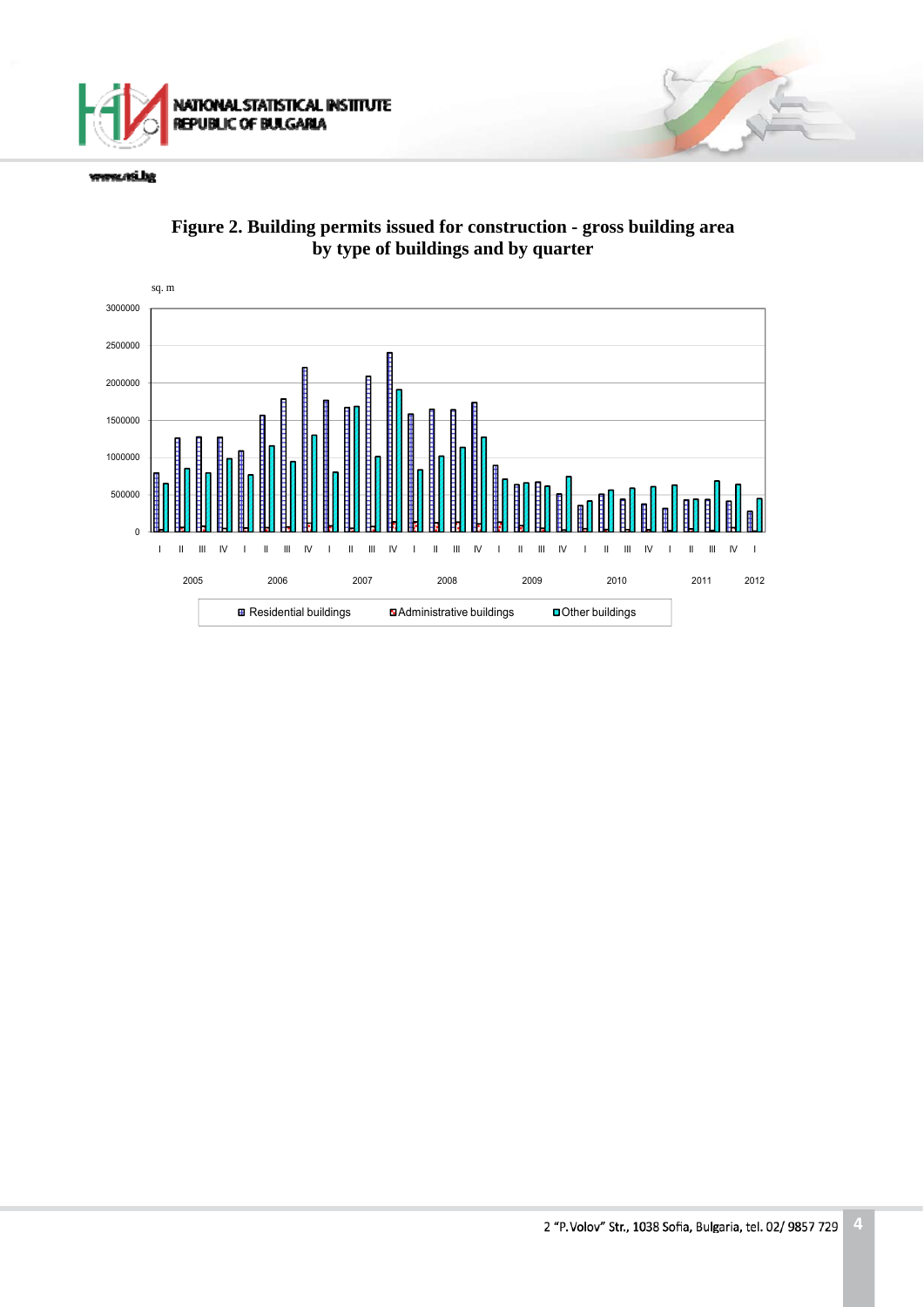

www.rsi.bg

Table 1

|                 | Residential buildings      |                |                                 | Administrative buildings |                                 | Other buildings |                                 |
|-----------------|----------------------------|----------------|---------------------------------|--------------------------|---------------------------------|-----------------|---------------------------------|
| Districts       | $\overline{\text{Number}}$ | Dwellings      | Gross<br>building<br>area-sq.m. | Number                   | Gross<br>building<br>area-sq.m. | Number          | Gross<br>building<br>area-sq.m. |
| <b>Total</b>    | 868                        | 1944           | 281787                          | 35                       | 14127                           | 1014            | 449749                          |
| Blagoevgrad     | 66                         | 148            | 29225                           | $\overline{4}$           | 1836                            | 54              | 18737                           |
| <b>Burgas</b>   | 93                         | 445            | 54629                           | $\ddot{\phantom{a}}$     | $\ddot{\phantom{a}}$            | 63              | 60686                           |
| Varna<br>Veliko | 102                        | 345            | 41531                           | $\ddot{\phantom{0}}$     | $\ddot{\phantom{a}}$            | 80              | 45003                           |
| Tarnovo         | 25                         | 26             | 3624                            | $\overline{\phantom{0}}$ |                                 | 43              | 16972                           |
| Vidin           | 14                         | 81             | 5967                            | $\ddot{\phantom{0}}$     | $\ddot{\phantom{a}}$            | 8               | 803                             |
| Vratsa          | 5                          | 5              | 618                             | $\ddot{\phantom{a}}$     |                                 | 26              | 4951                            |
| Gabrovo         | $\overline{7}$             | 6              | 1385                            | ÷.                       |                                 | 14              | 7034                            |
| Dobrich         | 14                         | 21             | 3336                            | $\overline{4}$           | 481                             | 40              | 14440                           |
| Kardzhali       | 15                         | 20             | 3147                            |                          | $\overline{a}$                  | 9               | 1601                            |
| Kyustendil      | $\overline{7}$             | 8              | 1554                            | ÷.                       |                                 | $\overline{4}$  | 146                             |
| Lovech          | 17                         | 17             | 2093                            | $\overline{\phantom{a}}$ |                                 | 16              | 1261                            |
| Montana         | 3                          | $\overline{2}$ | 1179                            | $\ldots$                 | $\ddot{\phantom{0}}$            | 10              | 2544                            |
| Pazardzhik      | 50                         | 64             | 10268                           | $\overline{4}$           | 1202                            | 55              | 11950                           |
| Pernik          | 23                         | 24             | 5419                            | $\ddot{\phantom{a}}$     | $\ddot{\phantom{a}}$            | 23              | 3320                            |
| Pleven          | 21                         | 33             | 6292                            | $\ddot{\phantom{0}}$     | $\ddot{\phantom{a}}$            | 18              | 6458                            |
| Plovdiv         | 108                        | 222            | 34318                           | $\overline{4}$           | 2322                            | 125             | 74653                           |
| Razgrad         | 12                         | 14             | 1303                            |                          |                                 | 20              | 7371                            |
| Ruse            | 11                         | 11             | 2609                            | $\overline{4}$           | 1225                            | 22              | 7956                            |
| Silistra        | 9                          | 9              | 1695                            | $\ddotsc$                | $\ddot{\phantom{a}}$            | 28              | 11671                           |
| Sliven          | 23                         | 38             | 5826                            | $\overline{a}$           | $\overline{\phantom{a}}$        | 19              | 6123                            |
| Smolyan         | 9                          | 10             | 2152                            | $\ddot{\phantom{0}}$     | $\ddot{\phantom{a}}$            | 26              | 4086                            |
| Sofia           | 52                         | 53             | 8378                            |                          |                                 | 66              | 22166                           |
| Sofia cap.      | 67                         | 158            | 25908                           | $\ddot{\phantom{0}}$     | $\ddot{\phantom{0}}$            | 35              | 13926                           |
| Stara Zagora    | 52                         | 104            | 15910                           | $\ddot{\phantom{a}}$     | $\ddot{\phantom{a}}$            | 94              | 79627                           |
| Targovishte     | $\overline{7}$             | 10             | 1278                            | $\ddot{\phantom{0}}$     | $\ddot{\phantom{0}}$            | 26              | 2975                            |
| Haskovo         | 20                         | 25             | 3635                            |                          |                                 | 23              | 7732                            |
| Shumen          | 21                         | 23             | 4914                            |                          |                                 | 40              | 6336                            |
| Yambol          | 15                         | 22             | 3594                            | ٠                        |                                 | 27              | 9221                            |

# **Building permits issued for construction of new buildings in the first quarter of 2012<sup>1</sup>**

 $1$  "..." - Confidential data.

 $\overline{\phantom{a}}$   $\overline{\phantom{a}}$   $\overline{\phantom{a}}$   $\overline{\phantom{a}}$   $\overline{\phantom{a}}$   $\overline{\phantom{a}}$   $\overline{\phantom{a}}$   $\overline{\phantom{a}}$   $\overline{\phantom{a}}$   $\overline{\phantom{a}}$   $\overline{\phantom{a}}$   $\overline{\phantom{a}}$   $\overline{\phantom{a}}$   $\overline{\phantom{a}}$   $\overline{\phantom{a}}$   $\overline{\phantom{a}}$   $\overline{\phantom{a}}$   $\overline{\phantom{a}}$   $\overline{\$